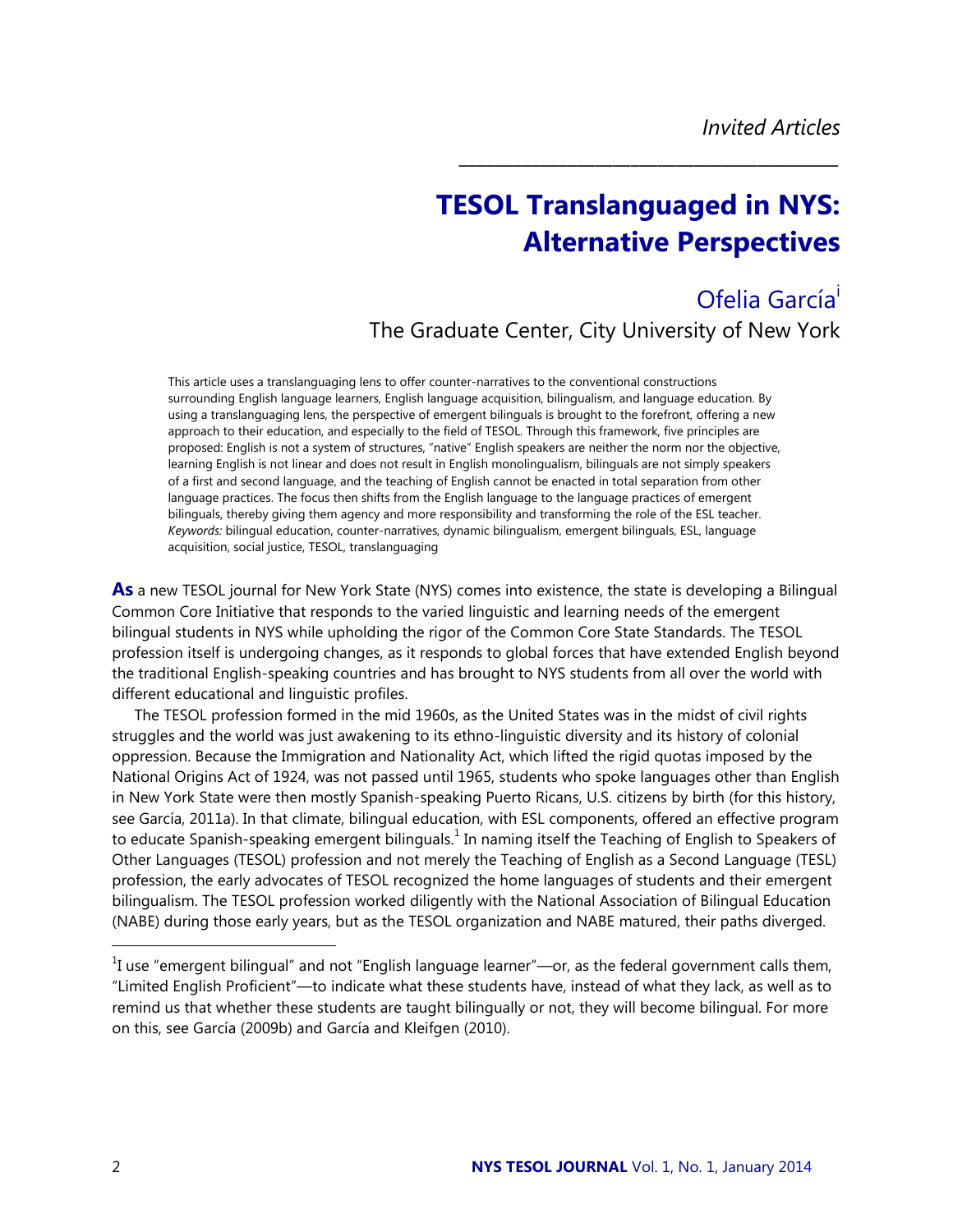Whereas bilingual education became focused on the national scene and its struggles over reauthorization of the Bilingual Education Act (Title VII of the Elementary and Secondary Education Act), TESOL grew internationally, fueled by the greater interest in learning English as a neoliberal economy took hold. The result has been a rift between the two professions, whose former bond is only now beginning to be salvaged.

Today, the ethno-linguistic profile of New York State students who are emergent bilinguals is highly diverse. In addition, the academic tasks demanded of students who are emergent bilinguals are now more rigorous, fueled by New York State's adoption of the Common Core State Standards. Currently, the bilingual education profession is struggling to transform traditional bilingual education structures, conceptions of language, and bilingualism that does not conform to the greater language heterogeneity in our midst. Likewise, the TESOL profession is also extending beyond its sole focus on the teaching of English as a system of language structures. Now, more than ever, the use of dynamic bilingualism in education, and its enactment in what I have termed "translanguaging" (García, 2009a), is an important aspect of educating emergent bilinguals in New York State, whether in bilingual or ESL programs. The divide between bilingual education and TESOL is finally merging.

It is the shift of TESOL from merely teaching English to translanguaging English for a mature TESOL profession that is the subject of this paper. I adopt a translanguaging lens, which allows us to think about language, bilingualism, and learning from the perspective of minoritized emergent bilingual students themselves and not simply from the perspective of what state public schools, responding to wishes of nation-states, tell us about these topics. I start by considering the concept of translanguaging, reviewing how it has emerged, and discussing how it connects to other related concepts. Using the translanguaging lens, I then provide counterarguments to some of the constructions about English language speakers, English language acquisition and learning, bilingualism, and language education that have been responsible for much of the school failure of minoritized students. I end by considering what the shift to translanguaging English might mean for TESOL.

## **Translanguaging**

The term translanguaging was coined in Welsh (*trawsieithu*) by Cen Williams (1994). In its original use, it referred to a pedagogical practice in which students were asked to alternate languages for receptive or productive use; for example, students might be asked to read in English and write in Welsh and vice versa (Baker, 2011). Since then, the term has been extended by many scholars (Blackledge & Creese, 2010; Canagarajah, 2011; Creese & Blackledge, 2010; García, 2009a, 2011b, 2013; García & Sylvan, 2011; Hornberger & Link, 2012; Lewis, Jones, & Baker, 2012a, 2012b), but García and Li Wei (2014) provide the theoretical grounding for translanguaging in society and classrooms. I have used the term to refer to the flexible use of linguistic resources by bilinguals in order to make sense of their worlds, while applying it mostly to classrooms because of its potential in liberating the voices of language-minoritized students (García, 2009a; García & Kleifgen, 2010).

In this text, translanguaging is not used to refer to two separate languages or even the shift of one language or code to the other (for simple questions and answers on translanguaging for educators, see my introduction to Celic and Seltzer, 2012). Rather, translanguaging is rooted in the principle that bilingual speakers select language features from a repertoire and "soft assemble" their language practices in ways that fit their communicative situations (García, 2009a, 2013, forthcoming); that is, bilinguals call upon different social *features* in a seamless and complex network of multiple semiotic signs, as they adapt their language practices to suit the immediate task. Translanguaging, as a soft-assembled mechanism, emerges with enaction; each action is locally situated and unique to satisfy contextual constraints, and creates an interdependence among all components (Kloss & Van Orden, 2009; Turvey & Carello, 1981). Therefore, translanguaging in education can be defined as a process by which students and teachers engage in complex discursive practices that include *all* the language practices of students in order to develop new language practices and sustain old ones, communicate and appropriate knowledge, and give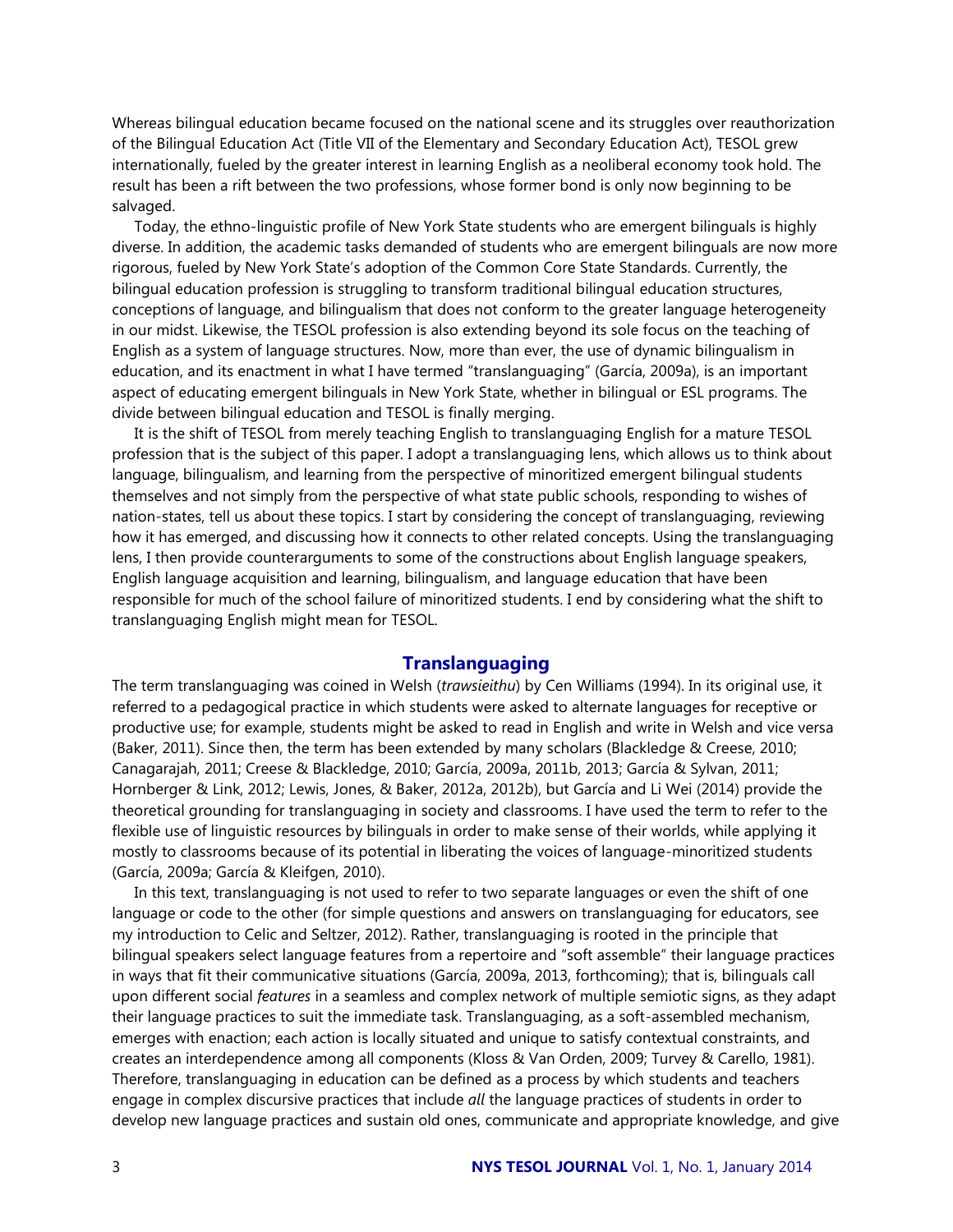voice to new sociopolitical realities by interrogating linguistic inequality. What is needed in today's globalized world is the ability to engage in fluid language practices and to soft-assemble features that can "travel" across geographic spaces to enable us to participate fully as global citizens.

Translanguaging is related to other fluid languaging practices that scholars have called by different terms, conveying slightly different meanings. Jørgensen (2008) refers to the combination of features that are not discrete and complete "languages" in themselves as *polylingualism*. Jacquemet (2005) speaks of *transidiomatic practices* to refer to the communicative practices of transnational groups that interact using different communicative codes, existing simultaneously in a range of local and distant communicative channels. Otsuji and Pennycook (2010) refer to fluid practices in urban contexts as *metrolingualism,* rejecting the fact that there are discrete languages or codes. Canagarajah (2011) uses *codemeshing* to refer to the shuttle between repertoires in writing for rhetorical effectiveness, and speaks about *translingual practices* (Caragarajah, 2013). But what makes translanguaging different from these other fluid languaging practices is that it is *transformative—*i.e., it attempts to wipe out the hierarchy of languaging practices that deem some more valuable than others. Thus, translanguaging could be a mechanism for social justice, debunking misconstructions about English, its speakers, learning English, bilingualism, and teaching English in a way that we as TESOL educators have long held dear. In the next section I consider these misconstructions by providing a different vision that is made possible through adopting a translanguaging lens.

# **Counter-Narratives about English, Its Speakers, Learning English, Bilingualism, and Teaching English**

The education of emergent bilinguals in the United States today suffers from five major misconstructions about English, its speakers, the learning of English, bilingualism, and the teaching of English, which can be counter-narrated through a translanguaging lens as follows:

- 1. English is not a system of structures.
- 2. "Native" English speakers are neither the norm nor the objective fact.
- 3. Learning English does not proceed from scratch, is not linear, and does not result in English monolingualism.
- 4. Bilinguals are not simply speakers of a first and a second language.

5. The teaching of English cannot be enacted in total separation from other language practices. I will develop these counter-narratives to deconstruct some of the myths with which we have been operating in educating emergent bilinguals in New York State.

**English is not a system of structures.** At least since the work of the Swiss linguist Ferdinand de Saussure, structuralism has considered language a self-standing integrated system of forms and meanings in which elements maintain themselves in relation to each other. This structuralist interpretation of language has been questioned by scholars working within a post-structuralist framework, who focus on *language as practice* (see Blommaert, 2010; Canagarajah, 2013; Pennycook, 2010). Form and meaning are not auto-sufficient, but arise in and through social practice, as linguistic practices get used repeatedly in local contexts for meaning-making. Language is a series of social practices and actions embedded in a web of social relations that orient and manipulate social domains of interaction. Pennycook (2010, p. 9) explains:

A focus on language practices moves the focus from language as an autonomous system that preexists its use, and competence as an internal capacity that accounts for language production, towards an understanding of language as a product of the *embodied social practices* that bring it about [italics added].

These post-structuralist positions of applied linguists are reflections of new epistemologies evolving from the postmodern globalization of our times. In 1973, the Chilean biologists Maturana and Varela suggested that language is an ongoing process that exists only as *languaging*. They explain: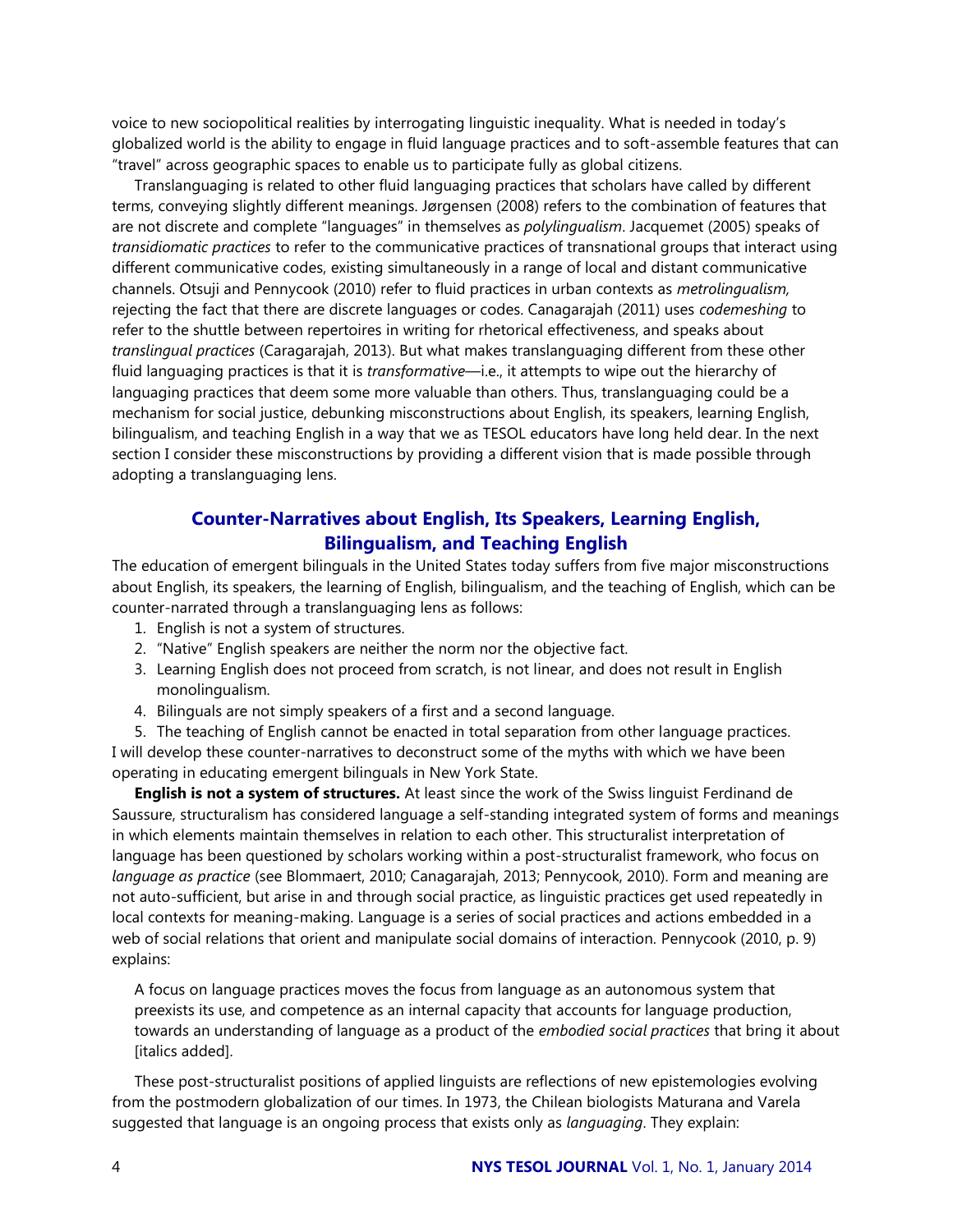It is by *languaging* that the act of knowing, in the behavioral coordination, which is language, brings forth a world. We work out our lives in a *mutual linguistic coupling,* not because language permits us to reveal ourselves but because we are constituted in language in a continuous becoming that we bring forth with others [italics added] (1998, pp. 234–235).

For Maturana and Varela, *autopoietic languaging* refers to simultaneously being and to doing language as it brings us forth as individuals at the same time that it continuously constitutes us differently as we interact with others.

A. L. Becker (1995), writing about translation, further posits that language is not simply a code or a system of rules or structures; rather, *languaging* shapes our experiences, stores them, retrieves them, and communicates them in an open-ended process. Languaging both shapes and is shaped by context. Becker explains: "All languaging is what in Java is called *jarwa dhosok,* taking old language (*jarw*a) and pushing (*dhosok*) it into new contexts" (p. 185). To learn a new way of languaging is not just to learn a new code, Becker says; it is to enter another history of interactions and cultural practices and to learn "a new way of being in the world" (p. 227).

English is not a system of language structures; rather, languaging through what is called English is practicing a new way of being in the world. This understanding of what English is and is not has enormous implications for our conceptualization of English speakers, the next counter-narrative that I propose.

**"Native" English speakers are neither the norm nor the objective fact.** U.S. schools function as if English is natural and the only norm to be used in education. It is important to recognize, however, that monolinguals are not the norm in the world. Although estimates are difficult to make, well over half of the world's population is bilingual or monolingual (Grosjean, 1982). In New York State, 30% of the population speaks languages other than English at home (U.S. Census, 2011). Spanish speakers make up 15% of New York State's population, 10% speak other Indo-European languages, 5% speak Asian and Pacific Islands languages, and 2% speak other languages (U.S. Census, 2011). The most numerous languages in New York State besides English and Spanish are Arabic, Bengali, Chinese, French, Haitian Creole, Hindi/Urdu, Karen, Korean, and Russian (see Funk, 2012).

In the second language acquisition literature, the "native" speaker is always held as the ideal. But the notion of who is a "native" speaker has been questioned in the fluidity of today's global world (Bonfiglio, 2010; Kramsch, 2009). Often, "native" has become indexical of being white. Bonfiglio (2010), for example, recounts how in response to a newspaper ad for "native English teachers" in Singapore, many Asian candidates came forward. The next day, the ad appeared corrected: "native speaking Caucasian English teachers" needed. By "native" we usually mean white middle class educated speakers, not recognizing that the "nativeness" of the language practices of the poor and racially different may differ from those who are more powerful in society. Furthermore, this monolithic concept of "native English" also excludes the "native English" spoken by many bilinguals in New York State. In other words, the ideology of the existence of a monolithic "native" English creates an order of indexicality (Blommaert, 2010) that favors the language practices of white prestigious monolingual speakers. Thus, the other "native" practices are reduced to being "corrupted," "stigmatized," "deficient," or "needing remediation." In this way, the English language is used as an instrument of hegemony that centers power in the white prestigious class that governs. As many have argued, there is not a "native English standard"; there is, of course, a constructed English standard that is used and validated in schools. As a social construction, a native English standard needs to be recognized as such; being a "native English speaker" is not simply being monolingual or speaking a certain way. At the same time, learning English does not happen in a vacuum, is not linear, and does not culminate in English monolingualism. This is the misconstruction addressed by the counternarrative in the next section.

**Learning English does not proceed from scratch, is not linear, and does not result in English monolingualism.** The learning of English has often focused on an end point: the ultimate attainment of a "native English standard." When students have not achieved this, they are said to have a "fossilized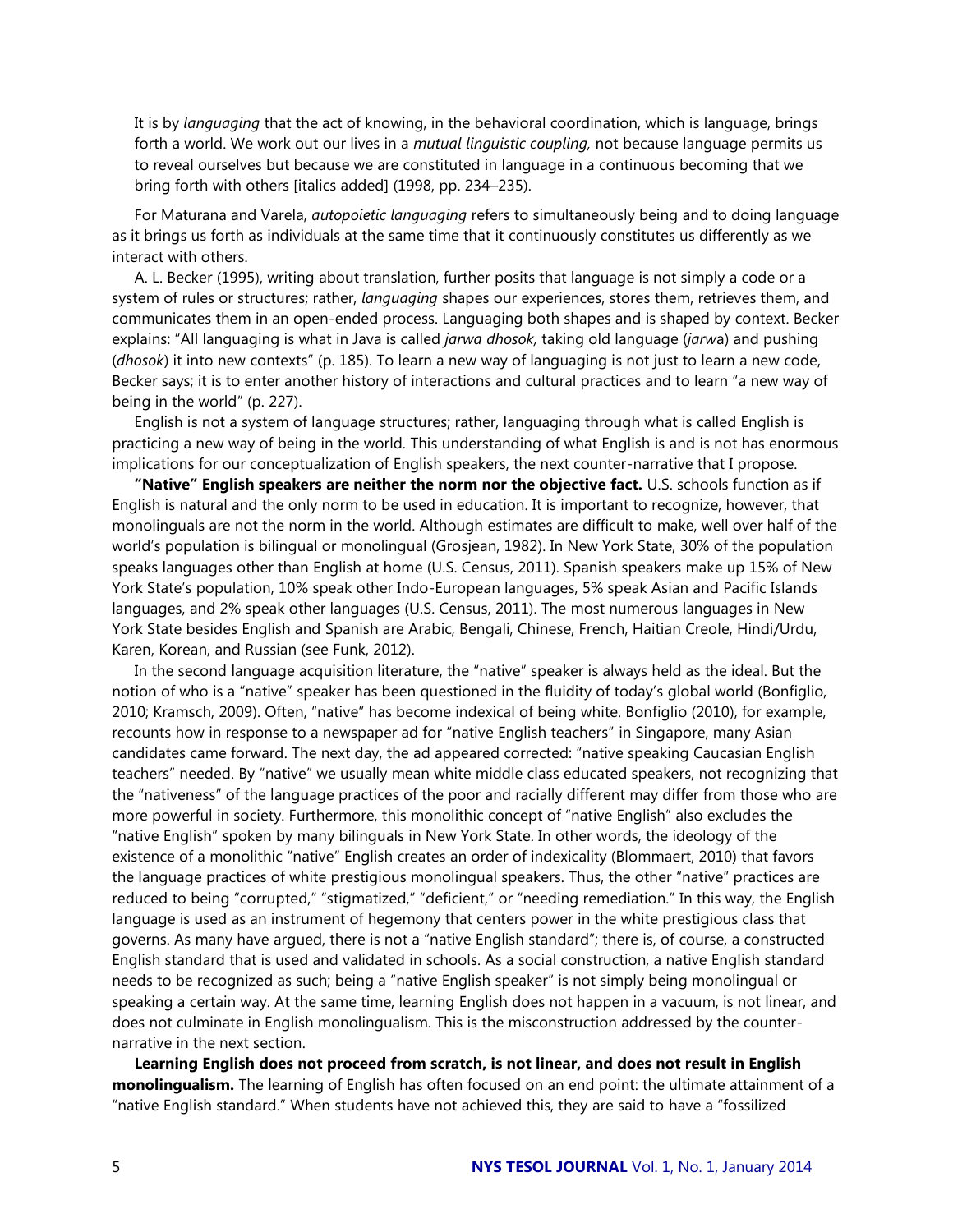interlanguage" (Selinker, 1972)—that is, their language system is said to be permanently deficient. Rarely has the teaching of English paid attention to the resources students bring to the dynamic process through which language practices emerge. This focus on what students lack results in the naming of these students as "Limited English Proficient" by the federal government and "English language learners" in New York State. In contrast, these students are much more than just blank slates that are subsequently filled with English structures. They bring knowledge, imagination, and sophisticated language practices to classrooms. In addition, they do not forget what they already know in order to take up English. These students are emergent bilinguals with full capacities. Their new language practices do not surface from scratch, but emerge in interrelationship with previously established language practices.

If the English language is not, as we have seen, simply a system of structures, it follows that it is not possible just to add up structures in linear fashion in order to learn. Instead, English learning emerges as a flexible continuum, as students take up practices in interrelationship with others. The result is never an end point at which students "have" English; rather, emergent bilinguals "do" language and languaging in ways that include practices identified as "English" in order to negotiate communicative situations and meet academic expectations. Emergent bilinguals are not simply in a stage of "incomplete acquisition." They are developing the complex adaptive linguistic resources that will make them successful communicators and students in the United States; those resources will always include, at times, practices that may be associated with "English," as well as practices that may be associated with the "other language." Emergent bilingual students' dynamic bilingualism is thus always in full sight as they language. The next section questions the misconstructions about bilingualism held by schools that have served to alienate the complex language practices of emergent bilingual students from English learning and provides an alternative narrative.

**Bilinguals are not simply speakers of a first and a second language.** Bilingualism in schools is often understood as being either subtractive or additive. Subtractive bilingualism refers to the idea that emergent bilingual students enter school with a "first language," and as a "second language" is imposed, students lose their "first" language. Additive bilingualism, on the other hand, refers to the idea that a "second language" can be added to a "first language," resulting in a person who is a balanced bilingual. The views about languaging that I have been developing in this text lead us to reject the idea of "first" and "second" language, as well as balanced bilingualism.

Although most bilinguals may be able to identify which language they learned "first" and which language they learned "second," the assignment of a "first" and "second" language to bilinguals is as much a theoretical impossibility as is the concept of being a balanced bilingual. As previously stated, new language practices emerge in interrelationship with old ones, and these language practices are always dynamically enacted.

Many have argued that bilingualism can be better seen as *dynamic* (De Bot, Lowie, & Verspoor, 2005; Larsen-Freeman & Cameron, 2008). Herdina and Jessner (2002) have proposed a dynamic model of multilingualism based on Dynamic Systems Theory, which posits that there are no separate language systems and that bi/multilingualism produces a change in the systems involved, as well as in the degree of metalinguistic and metacognitive awareness of the speaker (Jessner, 2006). In contrasting *dynamic bilingualism* to a subtractive or additive perspective, I go beyond the perspective of language systems and refer to the multiple and complex way in which the language practices of bilinguals interact to form a complex language repertoire (García, 2009a). I have used the image of a banyan tree to suggest that language practices emerge and develop in intertwined ways.

As bilingualism emerges, the identification of language practices belonging to one or another "language" has to be questioned. Seen from the perspective of emergent bilinguals (and not from nationstates' definitions of what is one or another language), bilinguals *translanguage,* disrupting conventional ideas of what languages are, as well as the languages that bilinguals have. Bilinguals are clearly not two monolinguals in one (Grosjean, 1982). They use their complex language repertoire to fulfill the communicative needs that emerge from the different landscapes and speakers through which they shuttle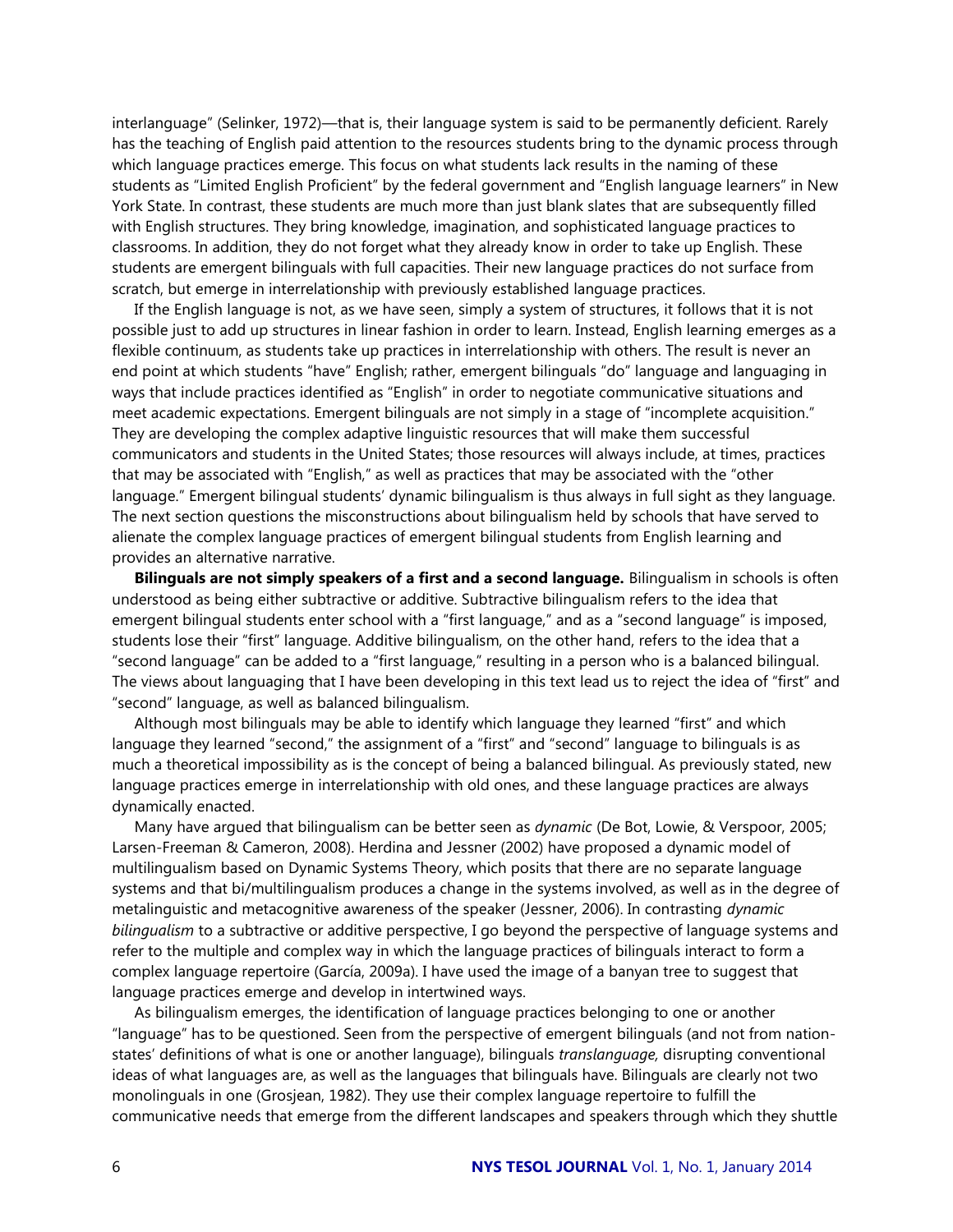back and forth. I have used the image of the all-terrain vehicle to suggest that bilinguals use their complex language practices selectively as they adapt to the ridges and craters of communication in different languagescapes (García & Kleifgen, 2010).

A much more fluid understanding of the language practices of bilinguals has to emerge from whatever assigns a "native/first/heritage" language to the home and a "second" language to the school. Traditionally, bilingual use has been understood as following a diglossic compartmentalization, with one language spoken at home, and another one spoken in school. But the translanguaging lens we have adopted makes clear that the language practices of bilinguals are transglossic (García, 2009a, 2013), and that their full repertoire of practices is used in homes, and often "invisibly" in schools. The fact that many U.S. schools attempt to keep English as their sole language does not mean that emergent bilingual students aren't using their full language repertoire in making meaning of the lessons, even when they are delivered in English.

It is also often said that bilingual communities are interested in maintaining their "heritage" languages. Although it is true that bilingual communities are anxious to sustain their complex language practices for a U.S. life in the 21st century, there is no interest in maintaining the static language structures of a language that is just "heritage," a language of the past (for a critique of the use of "heritage," see García, 2005; García, Zakharia, and Otcu, 2013). Instead, the community is indeed interested in *sustaining* their diverse language practices for a future in a global context, and as U.S. citizens (García, 2011b). Just as the language practices of emergent bilinguals are fluid, their identities are multiple; and yet, emergent bilinguals are squarely grounded in the United States. These translanguaging practices index flexible multiple identities of American children, not of the Other. If indeed complex translanguaging characterizes the ways in which emergent bilinguals enact their knowledge, discourse, and identities, then the structures of language and education programs and their pedagogies have to respond to this greater fluidity. This is the misconstruction addressed in the final counter-narrative.

**The teaching of English cannot be enacted in total separation from other language practices.** Traditionally, the teaching of English as a second language and English language arts has taken place in English only. But as the complex translanguaging practices of bilinguals are made more evident, structures and pedagogies that artificially separate languages have to be abandoned (Cummins, 2007). Instead, translanguaging in English teaching might be a better way to think of how to advance the ways in which emergent bilinguals are able to meet rigorous Common Core State Standards—which, despite advances, are still fundamentally focused on using the English language as a structure. The language-separation approach that is used in both ESL (targeting English only) and bilingual education (targeting English and the other language separately) has to be abandoned.

Monolingual education cannot be sustained in a state where one-third of the children speak a language other than English. Instead, all teachers must adopt translanguaging strategies in their pedagogy. Bilingual education cannot be either transitional or "dual." Despite the more fluid use of two languages in transitional bilingual education, the language other than English is diminished and eventually banned. In dual language bilingual education, the two languages are strictly separated, not allowed to "contaminate" each other. Thus, many dual language bilingual programs do not provide emergent bilinguals with a truly bilingual experience in which all their language resources can be used to make meaning and engage with difficult and rigorous texts. Despite the separate structures, it would be important for teachers in dual language bilingual programs to leverage the children's entire language repertoire in making meaning, and to develop the children's metacognition and sense of self-regulation as they translanguage.

ESL classrooms, whether self-contained (as structured immersion or Sheltered English), pull-out, or push-in, must also make room for students' translanguaging. Oral discussions that include all students' language practices enable their class participation, deep and reflexive thinking, and rigorous cognitive engagement with texts. The reading of difficult text is facilitated when students can access background material about the content of the text in other languages. Engagement with writing English texts is also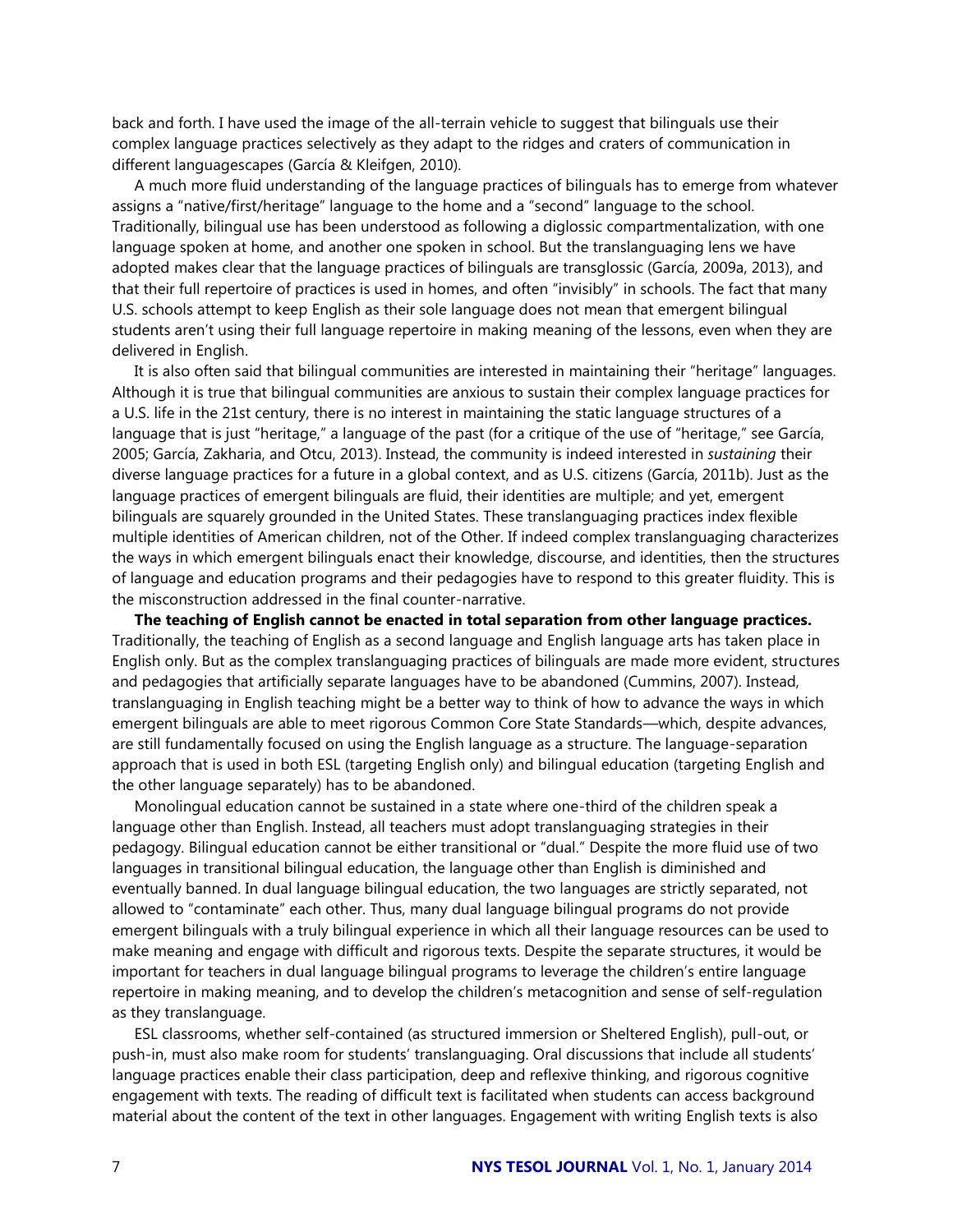facilitated when students can discuss, read, and write first drafts that may include other language practices besides those that are in English (see Fu, 2003). Thus, translanguaging is an important tool for use in the ESL classroom.

A translanguaging lens enables us to understand the teaching of English to emergent bilinguals in new ways. Focusing on translanguaging practices enables us to shed notions of system structures that can be linearly taught, of the proper usage of natives, of the value of monolingualism, of bilingualism as simply double monolingualism, and of the teaching of English without considering the entire language and semiotic repertoire of students.

#### **The Power of TESOL Translanguaged**

TESOL translanguaged holds the promise of developing the English language practices of emergent bilinguals that would enable them to be successful in academic tasks, while supporting a social justice agenda that holds emergent bilinguals as knowers, thinkers, and imaginative meaning-makers. This is precisely because TESOL translanguaged is not centered on the English language, as has often been the case, but on the practices of emergent bilingual students that hold much promise. In an attempt to control the language practices of our emergent bilingual students and impose English only, we have tried pull-out, push-in, and self-contained structures. It is time to give the agency and responsibility for learning to the emergent bilingual students themselves, enabling them to control their school language practices in ways that allow them to think more deeply and to engage and invest in their learning. To do that, the teaching of the English language will have to rely less on structures and more on providing students the affordances to engage with topics of importance; this may mean that the TESOL profession would have to let content, and not simply language, be the driver. A translanguaged TESOL profession would have to be deeply familiar with the curriculum and content expectations demanded of emergent bilinguals. Only if the content is the driver will adequate language practices emerge that would reflect English uses that are academically accepted.

This more content-based approach to the development of English practices for academic purposes comes close to a bilingual education approach, although clearly focused on English language practices. Not only will TESOL teachers have to be comfortable with the topics and content that students must know, but they will also have to understand the discourse structures that are needed to use language for those specific functions. In addition, the TESOL teacher will have to assume a role of facilitator and not just one of the deliverer of structures and language knowledge. In encouraging students to use all their language practices to make meaning of the new content and language, and to produce new meaning, the TESOL teacher has to assume a positionality as sociolinguist—that is, the teacher needs to be able to identify all the diverse language practices of each student in the class, and to understand when, where, how, and why students are using which in order to do what.

For TESOL teachers to function as educators who are sociolinguists, a shift in the preparation of teachers has to take place. Rather than expect TESOL teachers to be familiar with all English language structures, we should expect them to be knowledgeable in the content that students are expected to learn. Rather than expect TESOL teachers to function in English only, we should expect them to be sophisticated sociolinguists and language planners, able to identify the many language practices of the students and how they're being used to learn, and able to plan for objectives that are not only focused on language and content, but also that encourage translanguaging. A translanguaged TESOL would contribute to a social justice agenda that is deeply needed in order to uphold emergent bilinguals as able Americans, capable of academic success.

TESOL educators have contributed much to the education of emergent bilinguals. They understand that emergent bilingual students cannot be expected to meet Common Core State Standards through English only, and they understand that a translanguaging approach would enable emergent bilingual students to succeed. In many ways, TESOL has entered the bilingual world, in the same way that the bilingual world has entered TESOL. The time is ripe for ESL and bilingual educators to work together in the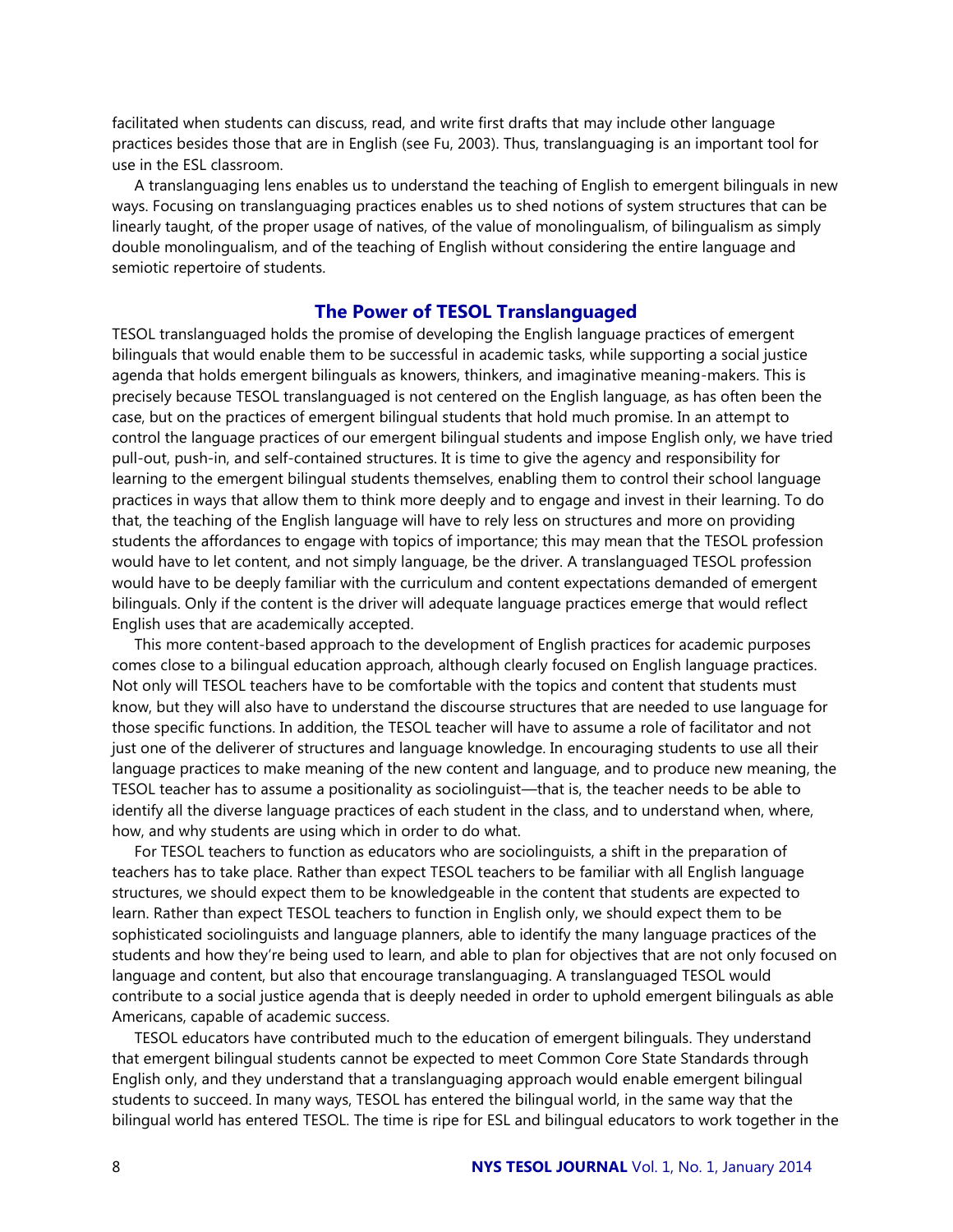interest of all the emergent bilingual students in New York State. This inaugural issue of the *NYS TESOL Journal* is a step in the right direction.

## **References**

- Baker, C. (2011). *Foundations of bilingual education and bilingualism* (5th ed.). Clevedon, UK: Multilingual Matters.
- Becker, A. L. (1995). *Beyond translation: Essays toward a modern philosophy.* Ann Arbor, MI: University of Michigan Press.
- Blackledge, A., & Creese, A. (2010). *Multilingualism.* London: Continuum.
- Blommaert, J. (2010). *The sociolinguistics of globalization.* Cambridge, UK: Cambridge University Press.
- Bonfiglio, T. P. (2010). *Mother tongues and nations: The invention of the native speakers*. Berlin, Germany: Walter de Gruyter.
- Canagarajah, A. S. (2011). Codemeshing in academic writing: Identifying teachable strategies of translanguaging. *The Modern Language Journal, 95*(3), 401–417.
- Canagarajah, A. S. (2013). *Translingual practice: Global Englishes and cosmopolitan relations.* London and New York: Routledge.
- Celic, C., & Seltzer, K. (2012). *Translanguaging: A CUNY-NYSIEB guide for educators.* New York: CUNY-NYSIEB. Retrieved from http://www.nysieb.ws.gc.cuny.edu/publicationsresources/
- Creese, A., & Blackledge, A. (2010). Translanguaging in the bilingual classroom: A pedagogy for learning and teaching? *Modern Language Journal, 94*(1), 103–115.
- Cummins, J. (2007). Rethinking monolingual instructional strategies in multilingual classrooms. *Canadian Journal of Applied Linguistics, 10*(2), 221–240.
- De Bot, K., Lowie, W., & Verspoor, M. (2005). *Second language acquisition: An advanced resource book.*  London and New York: Routledge.
- Fu, D. (2003). *An Island of English.* Portsmouth, NH: Heinemann.
- Funk, A. (2012) . *The languages of New York State: A CUNY-NYSIEB guide for educators.* Retrieved from http://www.nysieb.ws.gc.cuny.edu/publicationsresources/
- García, O. (2005). Positioning heritage languages in the United States. *Modern Language Journal, 89*(4), 601–605.
- García, O. (2009a). *Bilingual education in the 21st century: A global perspective.* Malden, MA, and Oxford, UK: Wiley/Blackwell.
- García, O. (2009b). Emergent bilinguals and TESOL: What's in a name? *TESOL Quarterly, 4*3(2), 322–326.
- García, O. (2011a). Educating New York's bilingual children: Constructing a future from the past. *International Journal of Bilingual Education and Bilingualism, 14*(2), 133–153.
- García, O. (2011b). From language garden to sustainable languaging: Bilingual education in a global world. Perspective. A publication of the National Association for Bilingual Education, September/October 2011, 5–10.
- García, O. (2013). From diglossia to transglossia: Bilingual and multilingual classrooms in the 21st century. In C. Abello-Contesse, P. Chandler, M. M. López-Jimenez, T. López, & R. C. Beltrán (Eds.), *Bilingualism and multilingualism in school settings.* Bristol, UK: Multilingual Matters, 155-175.
- García, O. (with C. Leiva). (forthcoming). Theorizing and enacting translanguaging for social justice. In A. Creese & A. Blackledge, *Heteroglossia as practice and pedagogy*. New York: Springer.
- García, O., & Kleifgen, J. (2010). *Educating emergent bilinguals. Policies, programs and practices for English language learners.* New York: Teachers College Press.
- García, O., & Sylvan, C. (2011). Pedagogies and practices in multilingual classrooms: Singularities in pluralities. *Modern Language Journal, 95*(3), 385–400.
- García, O., Zakharia, Z., & Otcu, B. (eds). (2013). *Bilingual community education for American children: Beyond heritage languages in a global city.* Bristol, UK: Multilingual Matters.